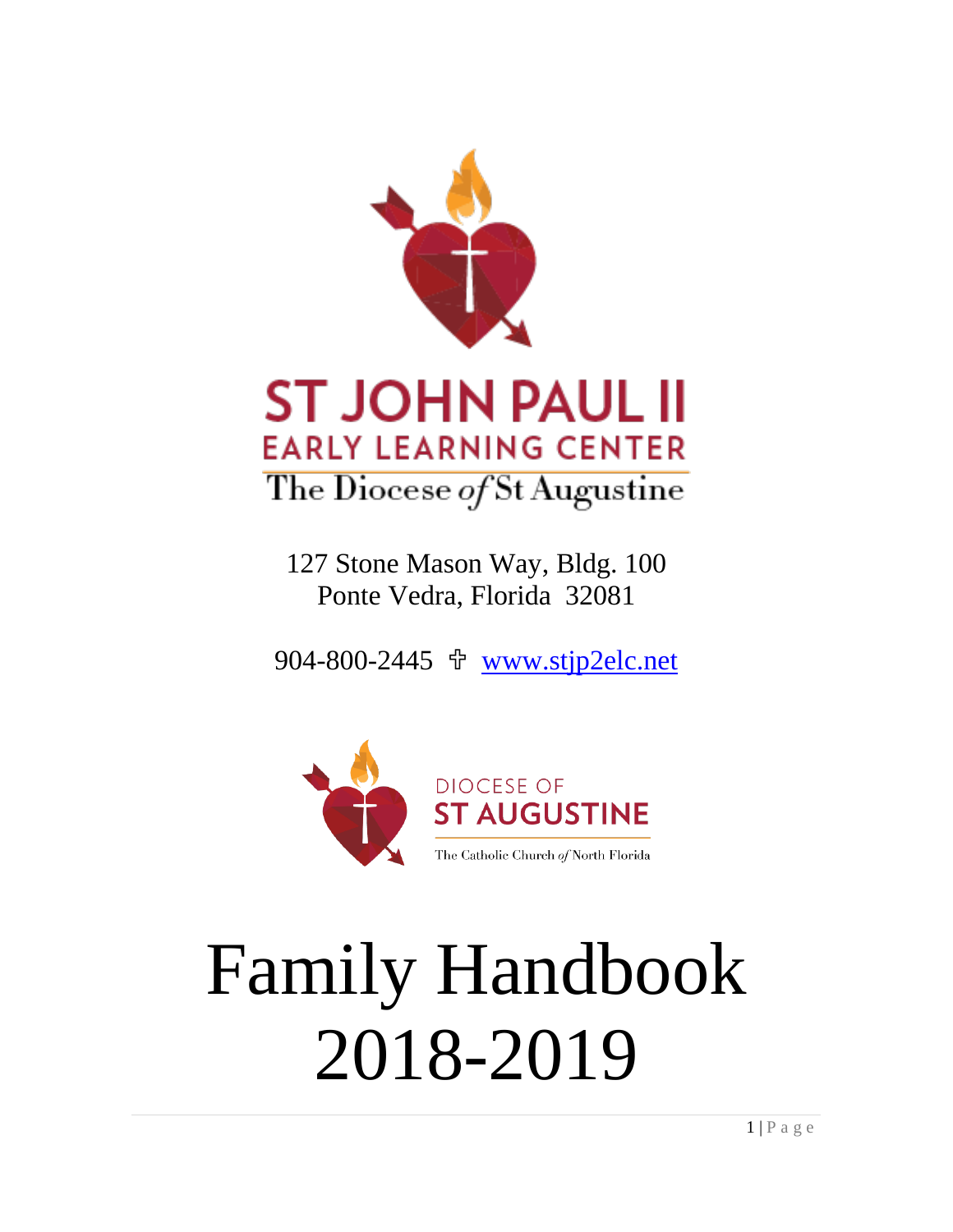## **Our Mission Statement**

<span id="page-1-0"></span>St. John Paul II Early Learning Center strives to provide a Catholic childcare for children of the highest quality. We believe in providing programs that truly enhance the emotional, social, physical, spiritual and intellectual growth of young children. Our We are able to do this through the efforts of our staff who are dedicated to upholding our high standards and who, most importantly, love children.

## St. John Paul II Early Learning Center is operated as a ministry of the Diocese of St. Augustine.

## MOST REV. FILIPE J. ESTÉVEZ Tenth Bishop of the Diocese of St. Augustine

#### DEACON SCOTT J. CONWAY Superintendent of Schools for the Diocese of St. Augustine

Theresa Little Coordinator of Early Learning for the Diocese of St. Augustine

Kristen Conway Center Manager of St. John Paul II Early Learning Center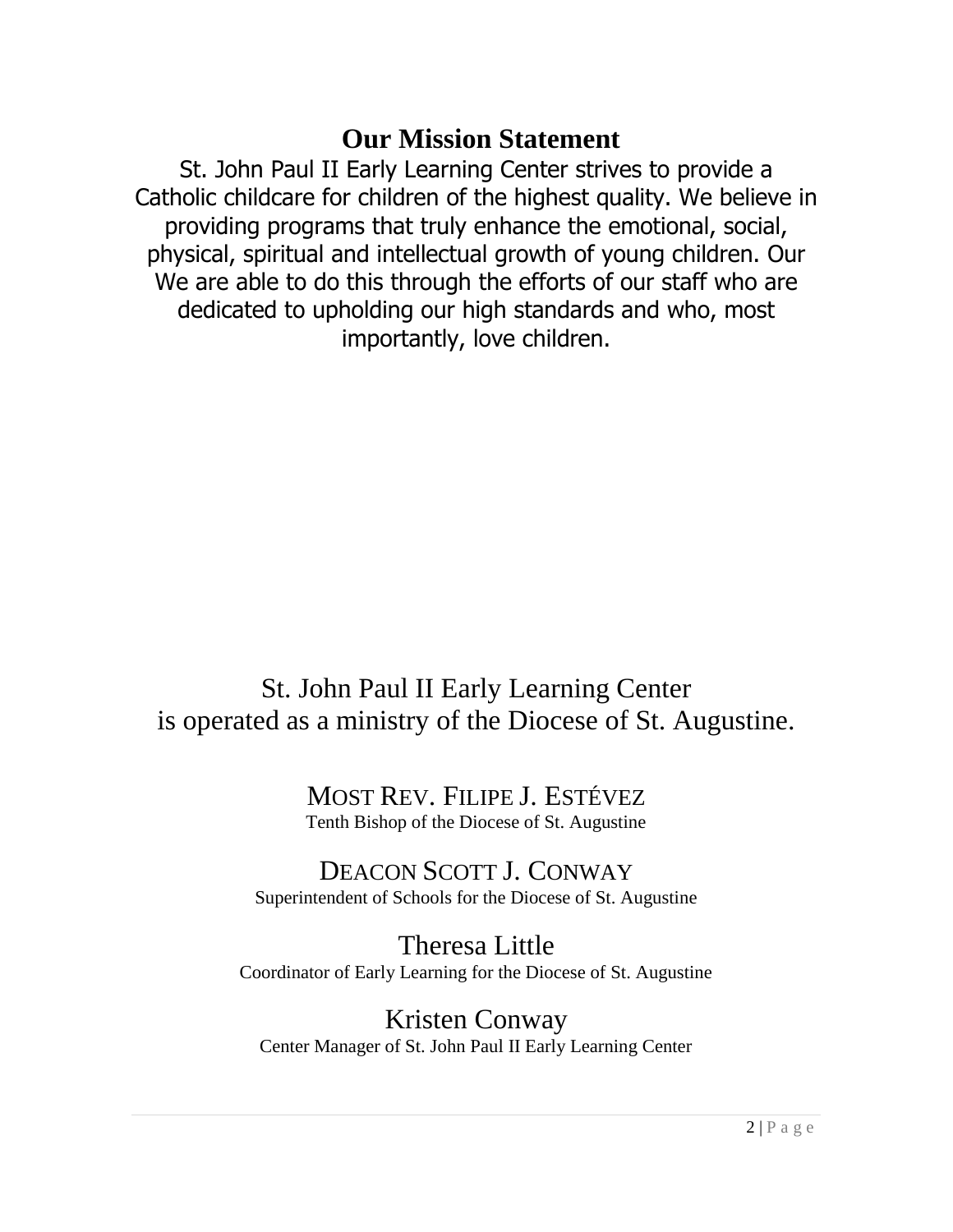## WELCOME

Welcome to St. John Paul II Early Learning Center. This handbook has been written to describe our program, policies and the myriad of practical details that go into making each school day as happy and successful as possible. Please review it and keep it for reference, as it will answer many of your questions.

## A NOTE FROM THE DIRECTOR

We are delighted that you have chosen our center to provide for the needs of your child. You and your family are encouraged to visit our center prior to the first day of enrollment to give our teachers, and your child, an opportunity to meet and become better acquainted. It will make separating on the first day a bit easier. On behalf of the staff of St. John Paul II Early Learning Center, thanks again for choosing us and allowing us to become a part of your family.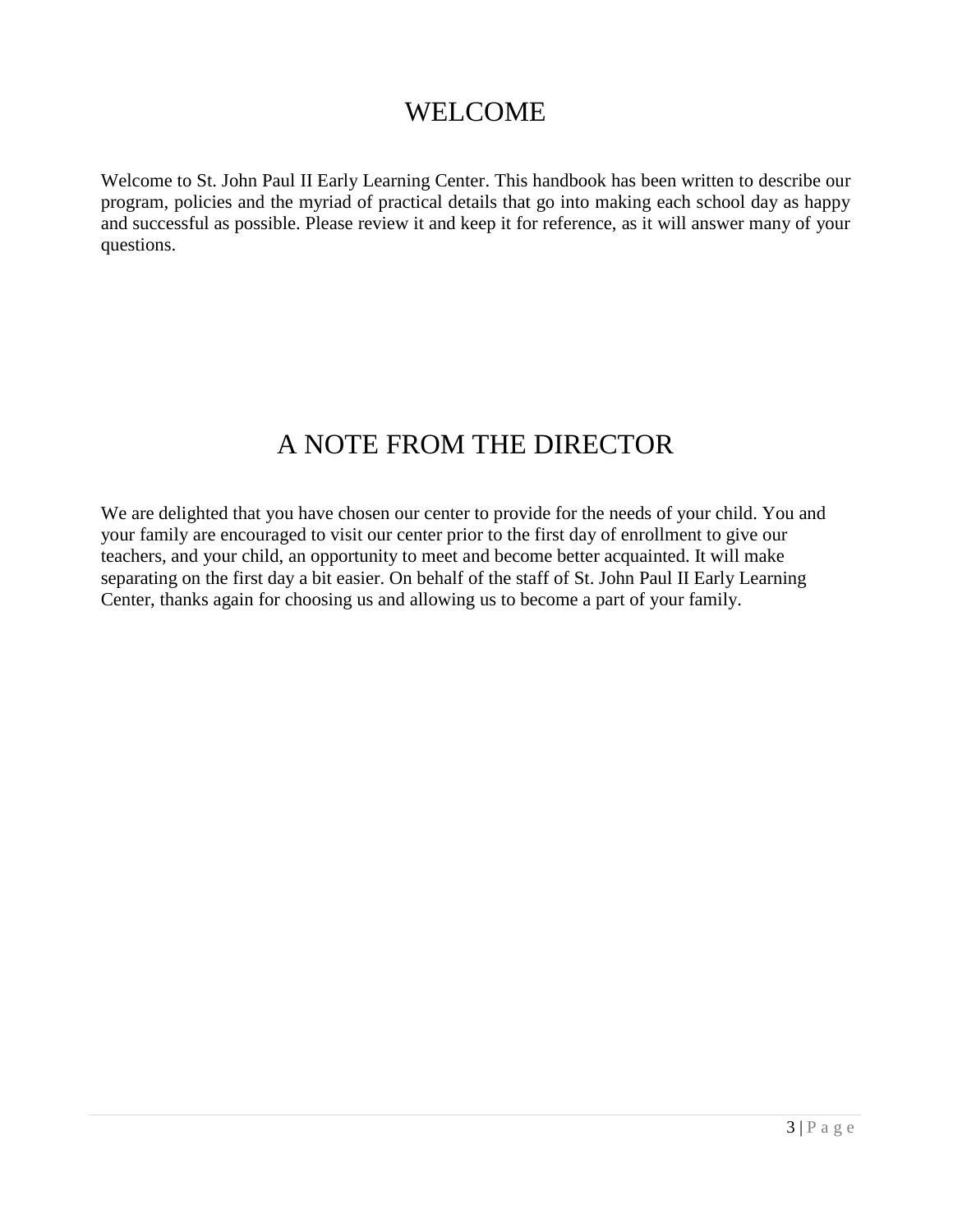## **Table of Contents**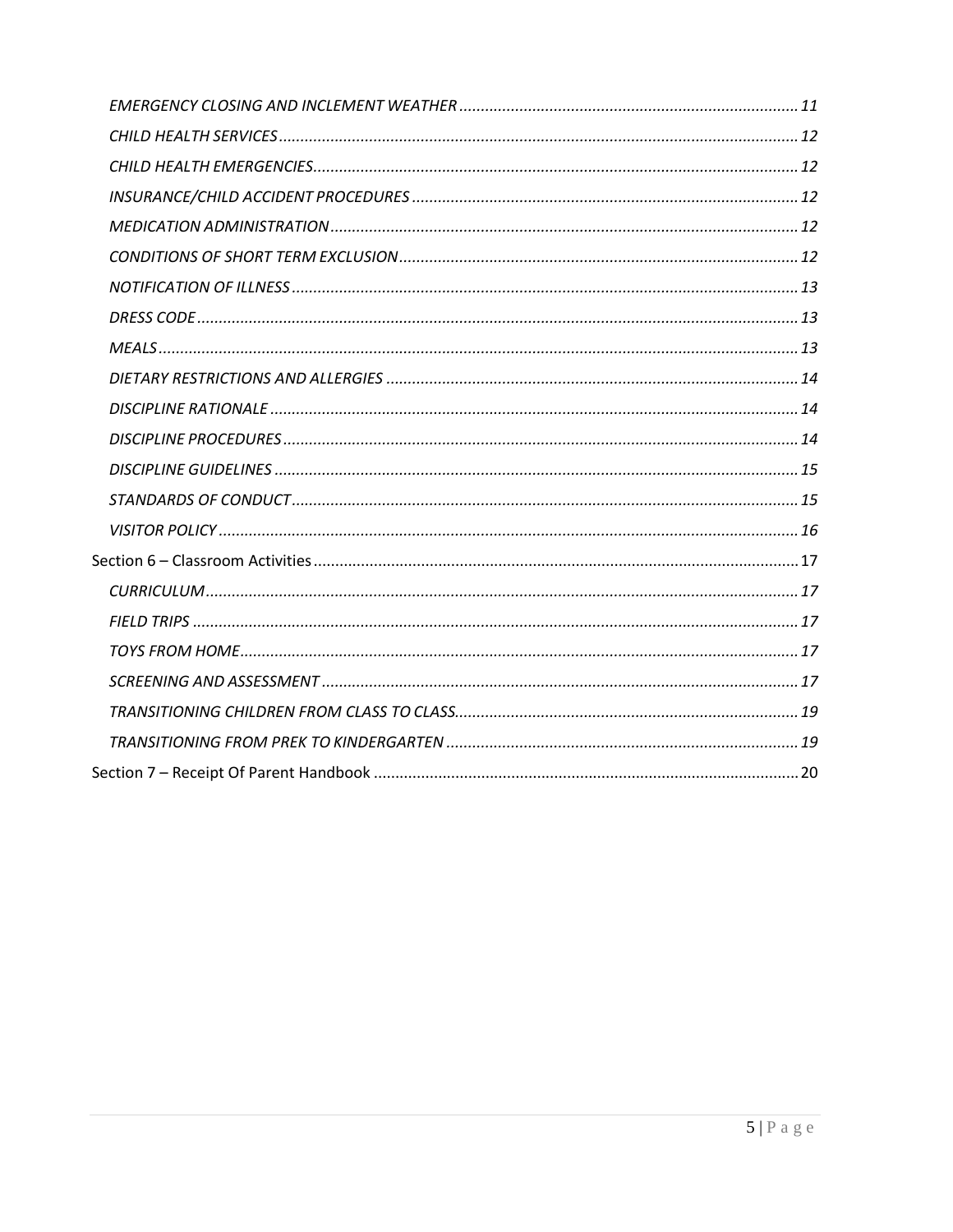## <span id="page-5-0"></span>Section 1 – About St. John Paul II ELC OUR PHILOSOPHY

<span id="page-5-1"></span>St. John Paul II Early Learning Center strives to provide quality childcare for children. We believe in providing programs that truly enhance the emotional, social, physical and intellectual growth of young children. We are able to do this through the efforts of our staff who are dedicated to upholding our high standards and who, most importantly, love children*.*

## <span id="page-5-2"></span>OPEN DOOR POLICY

St. John Paul II Early Learning Center maintains an open door policy with all parents of enrolled children. Parents will have immediate access without prior notice to the center.

In situations where there is custody or domestic issues the following will apply:

- ◆ The center must be provided with the most recent certified copy of court order and any amendments to the order, i.e. custody order, restraining order, or a protection order from abuse.
- ◆ The center will follow the orders of the court. Deviations from the court order will only be made if there are written instructions from the custodial parent/s (joint custody will require both parent signatures).
- ◆ If there is not a copy of a court order or a copy has not been provided to the center then both parents will have equal access to their child. By law the center may not deny access to a child by parent without a court order.
- ◆ If there is a verbal or physical conflict the Center will contact the police.

## <span id="page-5-4"></span><span id="page-5-3"></span>Section 2 – Fees TUITION

Fees are based on reserved time and not on actual time that a child spends at the center.

There will be no reduction in the basic rate should a child not be in attendance at the center for the contracted time. Parents will also be billed for all days including holiday, sick, emergency closings, teacher training, and vacation days. Current tuition rates are posted on the website, in the back of this handbook as well as at front desk.

#### <span id="page-5-5"></span>MULTIPLE CHILD DISCOUNTS

St. John Paul II Early Learning Center offers a discount of 10% for families with more than one child enrolling in our school. This applies to full-time, year-round enrollment only.

### <span id="page-5-6"></span>LATE PAYMENT POLICY

Weekly tuition is due on Monday of each week. If your tuition is not paid in full on Tuesday, a late fee of \$15 will be added to your child's account. If fees continue to go unpaid that week, your child will be placed on a DO NOT ACCEPT list Friday afternoon. Monthly tuition is due on the 1<sup>st</sup> of the month and is considered late if not paid by 2nd of the month. If your tuition is not paid in full, a late fee of \$25 will be added to your tuition. Every week that the tuition remains unpaid a \$10.00 fee will continue to be applied to your account.

### <span id="page-5-7"></span>REGISTRATION FEES

A \$100.00 non-refundable registration fee is payable at the time of enrollment and annually. Registration fees are not refundable under any circumstances.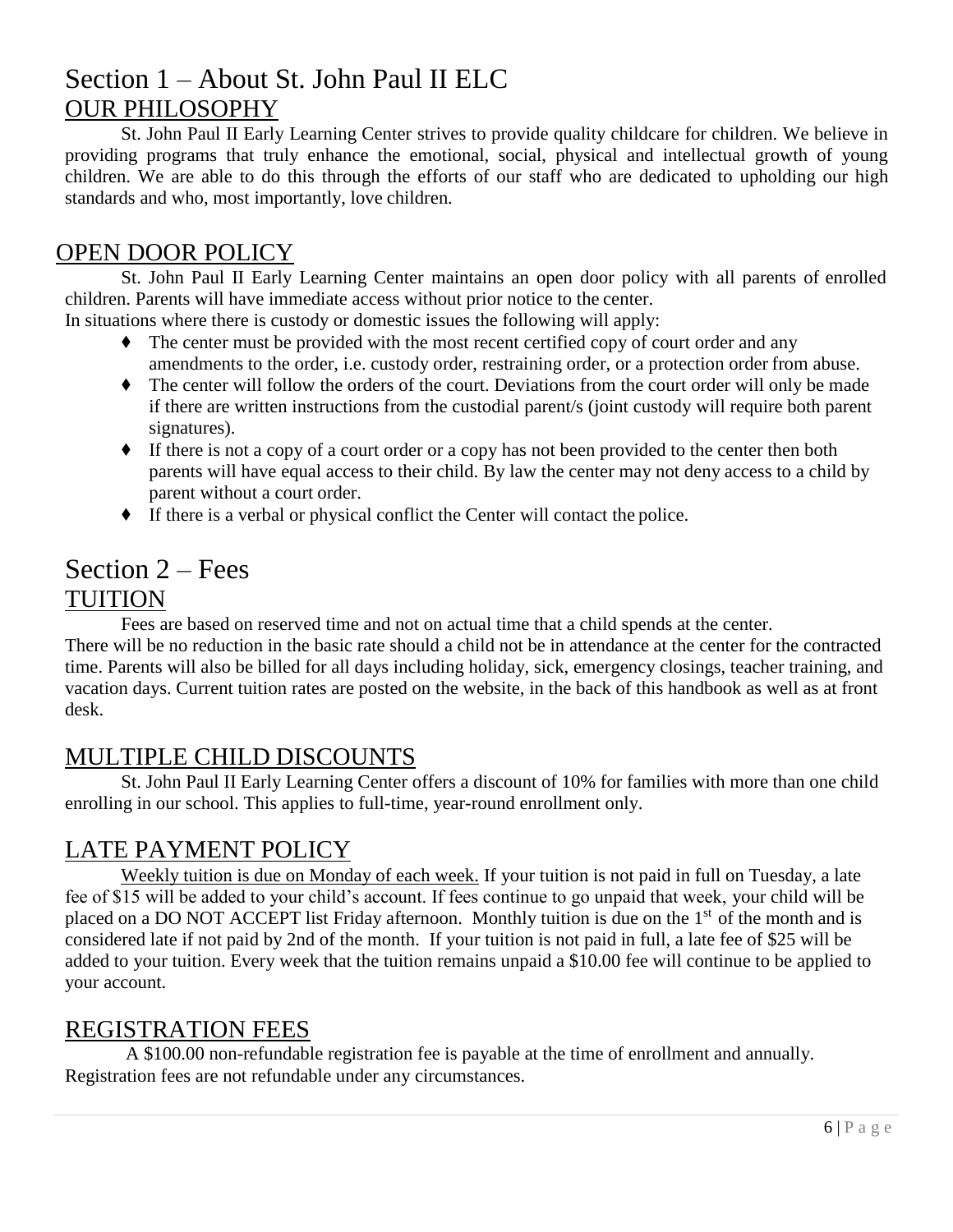## <span id="page-6-0"></span>CHECKS AND RETURNED CHECK FEES

Checks are gladly accepted as long as they are drawn on a local bank and the date on the check is the same date the check is written. Postdated checks will not be accepted.

In the event your check is refused for payment or returned there will be a Non-Sufficient Funds (NSF) fee assessed in the amount of \$40. Once a check is returned for NSF, checks will no longer be accepted as a form of payment at the center. In addition, child care will be suspended until all fees are paid in full.

## LATE PICK UP FEES

A late fee of \$5.00 will be assessed for children who are not picked up by closing time of 6:00 P.M. and an additional late fee of \$1.00 per minute. Services can be terminated if this continues to be a problem. If a child is not picked up by 6:30 PM and every attempt to reach an authorized adult has failed, St. John Paul II Early Learning Center will be forced to contact the sheriff's office to report child abandonment.

### <span id="page-6-1"></span>HOLIDAYS

The following are paid holidays recognized by the Center. Tuition does not change for weeks that include holidays. New Year's Eve, New Year's Day, Martin Luther King, President's Day, Good Friday, Memorial Day, Independence Day, Labor Day, Veteran's Day, Thanksgiving Day, the day after Thanksgiving, Christmas Eve, Christmas Day. A Holiday Schedule will be posted in all classrooms and at the front door.

### <span id="page-6-2"></span>ATTENDANCE

Because you are paying for your child's spot in our program, full tuition is charged each week whether your child is present or not.

## <span id="page-6-3"></span>VACATION

Children are allowed to take one week vacation each year after completing one full calendar year. Tuition will be charged at 1/2 the normal rate for that week. Written notice is required at least one week prior to the planned vacation.

## <span id="page-6-4"></span>Section 3 - Attendance At St. John Paul II ELC ARRIVAL AT ST. JOHN PAUL II EARLY LEARNING CENTER

<span id="page-6-5"></span>Please leave your cell phones in your vehicles and give your child your full attention during the transition from home to school. School Readiness Parents are required to sign their child into the center on the Center Parent Sign in Sheet located at the front desk. Parent must turn their child over to center staff before exiting the center.

To help decrease the spread of viruses, please assist your child in washing his/her hands when arriving in the classroom. Please do not sneak away, but help your child become engaged in the ongoing activities in the classroom. This may require planning a few extra minutes each morning, but will greatly benefit your child's transition into the classroom.

### <span id="page-6-6"></span>SPECIAL REQUESTS

Parents must follow the policy for Administering Medication if the child is to receive medication during the day. This should be taken care of during arrival time. Parents are requested to notify the teacher or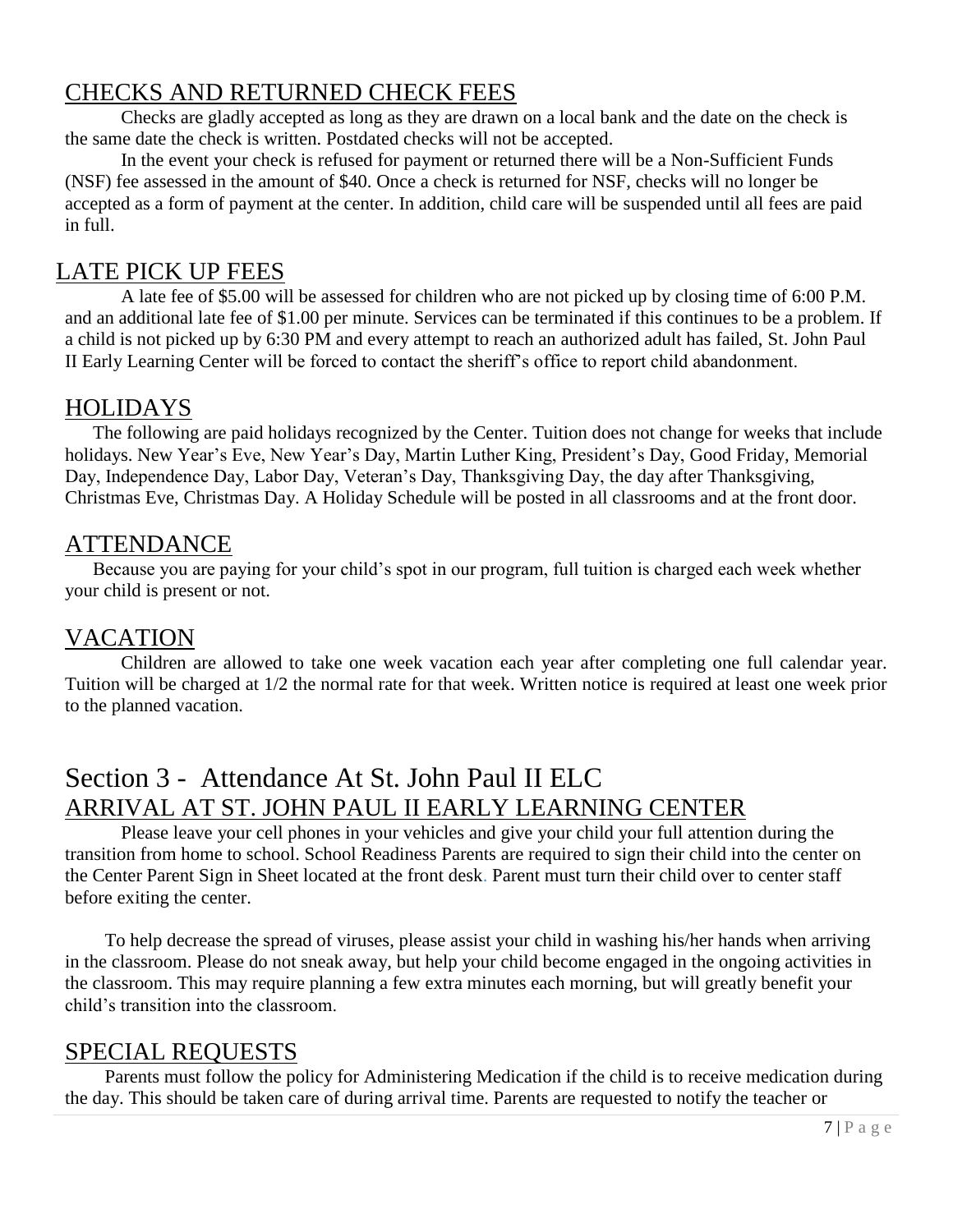Director if there are any special needs or instructions for the child's day.

Special requests must be submitted in writing and may include but are not limited to health issues, family situations, alternative pick up person, early pick up time, or any other issues the center should be aware of to best meet the individual needs of the child.

#### <span id="page-7-0"></span>ABSENCES

Parents are requested to notify St. John Paul II Early Learning Center if a child will not be in attendance that day. This notification will assist us to more effectively maintain appropriate child staff ratios. Parents are requested to notify the center if their child is ill. This notification will assist the center to track any illnesses that may occur at the center. Information regarding illnesses will be shared on a need to know basis.

## <span id="page-7-1"></span>ILLNESSES

Parents are requested to notify the Center Director if their child has a communicable disease so that parents of children in the classroom/center may be notified. Only information about the communicable disease will be shared. The center will follow the center's Confidentiality Policy and procedures.

The center conducts a health check on each child upon arrival to the classroom. A child may not be accepted into the center if staff deems the child is too ill to attend or is contagious.

## <span id="page-7-2"></span>TERMINATION/WITHDRAWAL FROM ST. JOHN PAUL II ELC

The center reserves the right to terminate child care services at any time, with or without cause. Child Care services may be terminated for willful destruction of property, if the child poses a threat to the safety and welfare of other children in care, physical or verbal abuse by the parent upon the Center Staff, insufficient funds that are not repaid promptly, refusal to follow center policies.

Two weeks written notice is required from parents that are withdrawing their child from the center. Parents are responsible for any fees if proper notification is not provided. Any past due balances are due on last day of enrollment. Balances remaining after 30 days will be referred to the center's collection agency.

In the event that a child is absent for two consecutive weeks, without proper notification to the office, the child will be considered withdrawn from the program and the reserved classroom space will be filled. All tuition and any related charges are due and payable during this two-week period. To re-enroll, normal registration/supply fees will apply. The child will then be considered for enrollment upon space availability.

## <span id="page-7-3"></span>PICK-UP POLICY

School Readiness Parents or authorized adults are required to sign the child out of the center on the Center Parent Sign In/Out Sheet located at the front desk. The parent or authorized adult is responsible for supervision of the child once the child has been signed out of the center and must walk their child to the car. Parents are requested to handle any center business (payment, conferences with director, etc) prior to checking the child out of the center.

## <span id="page-7-4"></span>AUTHORIZED PICK UP/EMERGENCY PICK UP

Only authorized persons listed on the Authorized Persons for Pick Up form are permitted to have access to your child and to remove your child from the center. The following procedures apply:

- ◆ It is the responsibility of the registering parent to notify the center in writing of all persons authorized to pick up your child from the center.
- ◆ Parents are required to complete the Authorized Persons for Pick up and emergency form at time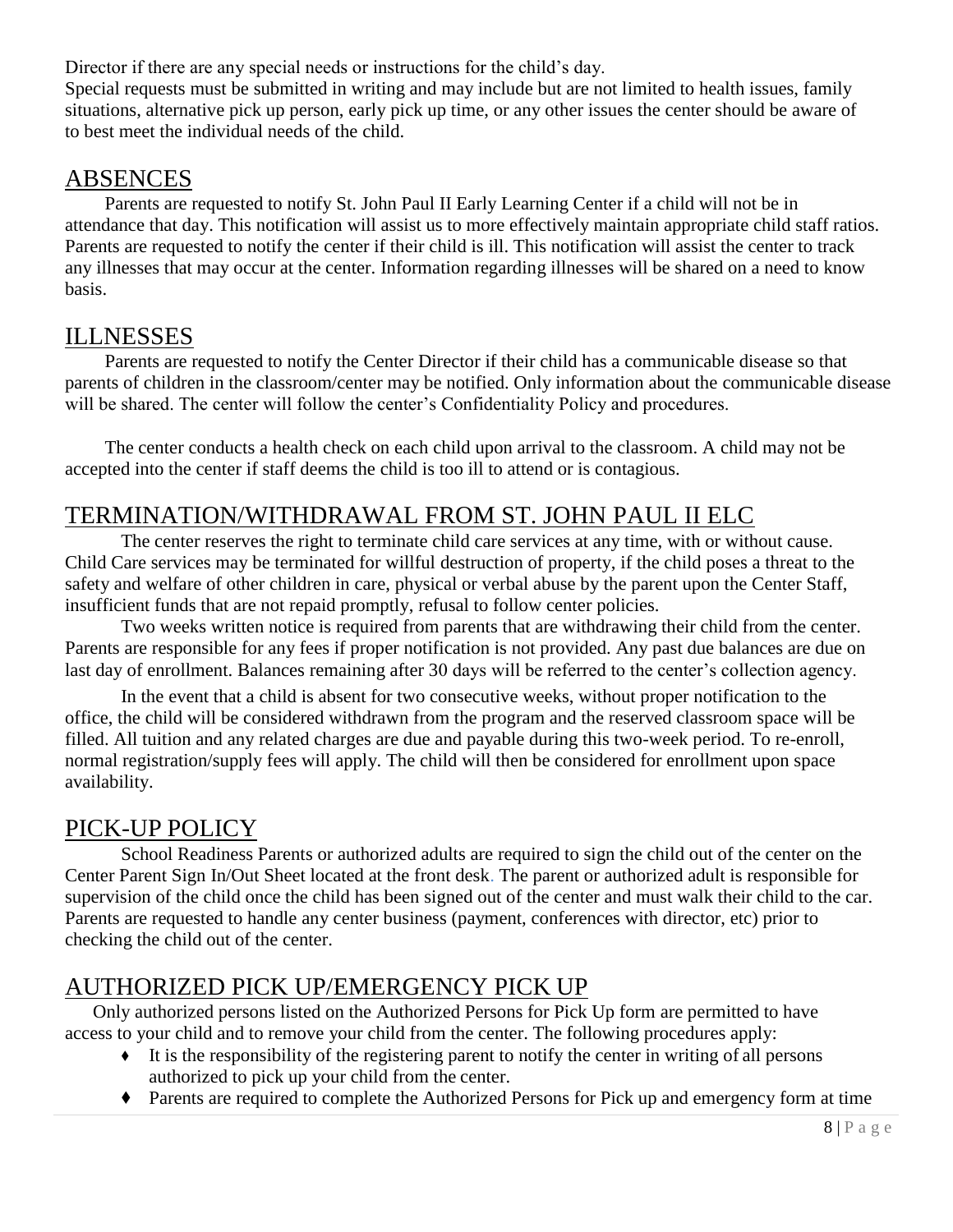of enrollment. Only persons listed on this form will be permitted to remove the child from the center.

- ◆ Persons on the authorized list but are unfamiliar to the staff will be required to show proof of identification with a picture I.D.
- ◆ Changes/updates to the Pick-Up list must be made on the original DCF form located in the office.
- ◆ Individuals must be at least 18 years of age in order to sign a child in or out of the center.
- ◆ In an emergency, the center will contact the parents first. If the center is unable to reach the parents, the staff will call the persons on the listed form until someone is reached.

It is the parent's responsibility to ensure that an authorized person is available to pick up the child on

time.

If a parent or authorized adult appears to be under the influence of alcohol and/or drugs the staff will attempt to contact the other parent or authorized adult on the pick up list. St. John Paul II Early Learning Center does not have the right to deny the parent access to their child but the staff will contact the police immediately if the center is not able to contact the other parent or authorized adult to pick up the child.

### <span id="page-8-0"></span>ATTENDANCE POLICY FOR VPK

Child must arrive in the VPK classroom no later than 9:00 AM daily. Child must participate in VPK activities until 12:00 PM daily. Children who arrive late or leave early will be counted as absent on the VPK attendance form.

Parents must call the center if a child is going to be late or absent. If a child is absent for five consecutive instructional days he will be dismissed from the VPK program. Absences and tardiness may be excused under "extraordinary circumstances" if appropriate documentation is provided. These include:

- a) Hospitalization of the child, his parents or guardian (must provide a doctor's note).
- b) Illness of the student or the illness of the parent or guardian that requires the ill person to remain at home (must provide a doctor's note).
- c) Death of a member of the student's, parents' or guardians' immediate family (obituary or death certificate required).
- d) Court ordered visitation (court documents must be provided).
- e) Parent or guardian's military deployment (military documentation must be provided).

A child may not miss more than 26 days per year for illness. A child may not miss more than 35 days per year regardless of circumstances. Parents must complete and sign an attendance verification form EACH month.

These forms will be distributed on the last instructional day of each month and must be signed and returned to the office the same day. Children who do not meet attendance requirements will lose VPK funding. The child may be allowed to remain in the classroom, but will be required to pay full tuition.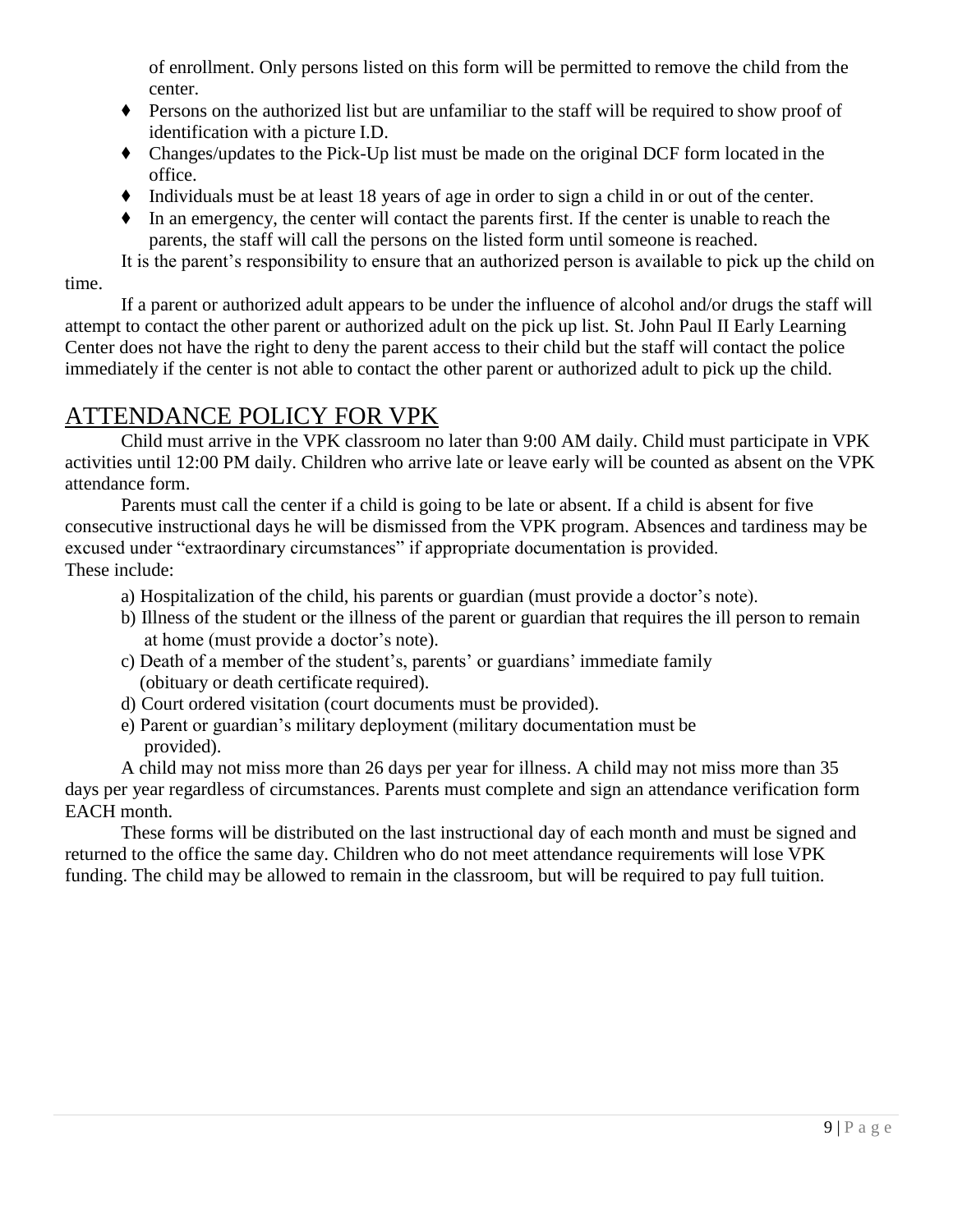## <span id="page-9-1"></span><span id="page-9-0"></span>Section 4 – Parent Involvement PARENT/GUARDIAN VOLUNTEERING

St. John Paul II Early Learning Center has an Open Door policy with all parents of enrolled children. Parents are not only welcomed, but also highly encouraged to volunteer in their child's classroom.

All visitors are required to sign in at the front desk before proceeding to the classroom. The Discipline Policy (see 5.15 & 5.16), Standards of Conduct (see 5.17), and Visitor Policies (see 5.18) will apply to all volunteers at all times. Siblings of children in the program may not attend when a parent is volunteering in the classroom.

Parents may be asked to help with certain tasks such as cutting out items for the classrooms, sharing information about their job or hobby or culture, chaperoning on field trips, donating items, and reading to a group of children.

#### <span id="page-9-2"></span>TAKE HOME ACTIVITIES

Although St. John Paul II Early Learning Center does not assign "homework" for preschoolers, we do send home suggested activities to enhance the learning taking place in the classroom.

### <span id="page-9-3"></span>PARENT/GUARDIAN TEACHER CONFERENCES

All parents/family are invited to attend scheduled formal parent/guardian/teacher conferences to review child's progress and needs and set goals for the child. Conferences will be scheduled two times throughout the year for infants, toddlers, and preschool children. Other conferences may be scheduled as needed or as requested by parent or teacher.

#### <span id="page-9-4"></span>PARENT SURVEYS

St. John Paul II Early Learning Center is interested in your feedback. Anonymous parent surveys will be distributed at least once per year. Your responses will ensure we are meeting the needs of our families.

#### <span id="page-9-5"></span>PARENT/GUARDIAN RIGHTS AND RESPONSIBILITIES

We believe that parents have rights and that their concerns are reasonable and important.

A Healthy Learning Environment

- Parents have the right to know that their child will be safe at school, both physically and emotionally.
- Parents have the right to know that all children will be treated fairly regardless of race, creed, national origin, economic status, gender, or age and that each child will be treated as an individual.
- Parents have the right to know that the staff is experienced and trained in child development.
- Parents have the right to know that any negative or cruel behavior among students or between students and staff will not be tolerated.

Clear, Courteous Communication

• Parents have the right to be treated with courtesy by all members of the staff.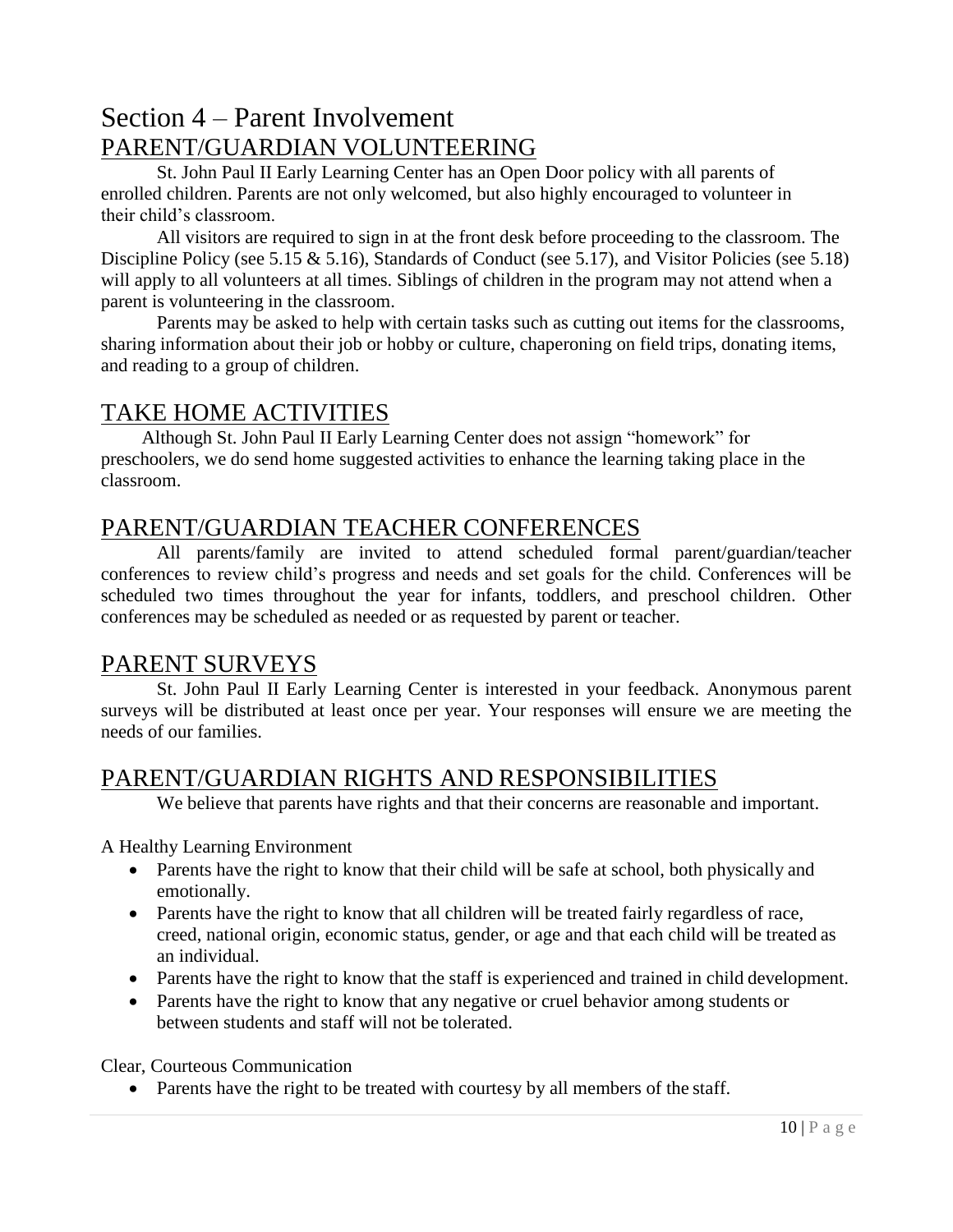- Parents have the right to participate in meaningful parent-teacher conferences to discuss their child's school progress and welfare.
- Parents have the right to visit schools and classes.
- Parents have the right to know that they can approach a staff member with a concern and that the staff member will listen carefully and will do everything possible to address the issue

Information on School Policies

- Parents have the right to information on academic requirements of the school program.
- Parents have the right to inspect their child's record and respond to any statement.
- Parents have the right to be informed of and to appeal school policies.
- Parents have the right to be informed of and to appeal administrative decisions.

Your Responsibilities are to

- Be involved in your child's education and learning;
- Let the teacher know you are concerned and interested in your child and his progress;
- Set goals with the teacher and share in decisions about your child's care;
- Share information about the child and home that may affect behavior;
- Discuss problems and concerns with the teacher first;
- Show appreciation for teachers;
- Continually upgrade your parenting skills and understanding of children;
- Volunteer to assist the teacher in some way;
- Follow the child care program's policies and reread contract and parent manual regularly;
- Keep your child home when sick unless sick care is provided;
- Read to your child and spend time talking and playing together.

## <span id="page-10-1"></span><span id="page-10-0"></span>Section 5 – Health & Safety CHILD ABUSE AND NEGLECT

St. John Paul II Early Learning Center has the responsibility for the prevention, identification, and reporting of child abuse and neglect (sexual, physical, emotional). Under Florida Law, cases of possible child abuse and neglect are reported immediately to the Department of Children and Families. The abuse hotline is 1-800-96-ABUSE.

## <span id="page-10-2"></span>CONFIDENTIALITY OF RECORDS

The Center maintains the policy of that all records of children and families are confidential.

## <span id="page-10-3"></span>EMERGENCY CLOSING AND INCLEMENT WEATHER

If the threat of a natural disaster such as hurricane, tornado, flooding, etc., is imminent, we will follow the St. Johns Public School System for closure guidance. Once the storm passes and is out of the area, we will assess the center for damage and re-open as soon as possible.

The following steps must be confirmed before opening the center:

- The center must have power and any physical damage must be repaired
- There must be available staff in the center to provide appropriate and required staff to child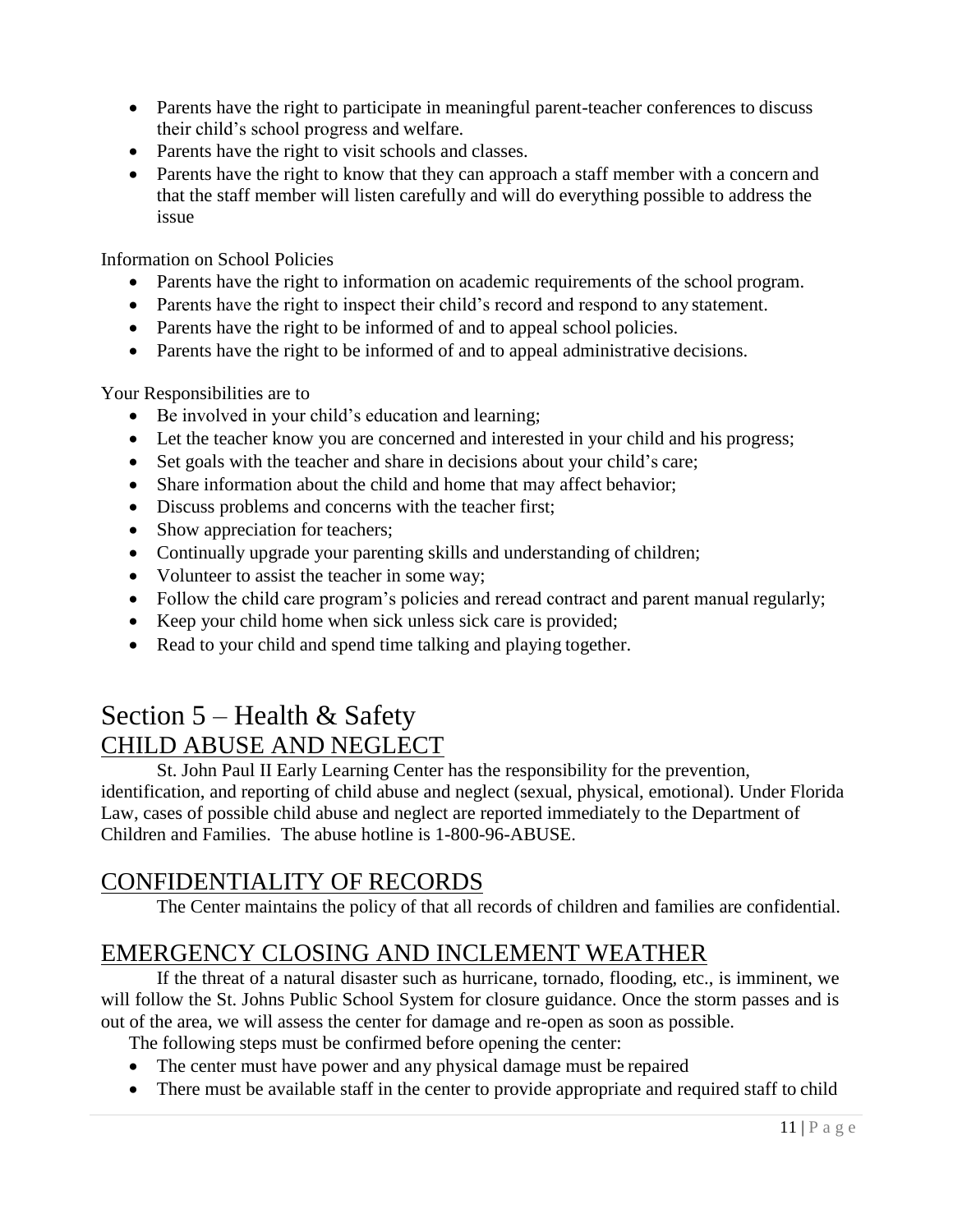ratio.

Parents are responsible for child care tuition even in the event that the center is closed due to natural disaster.

## <span id="page-11-0"></span>CHILD HEALTH SERVICES

St. John Paul II Early Learning Center is required by the Department of Children and Families to have on file for each child a Physical and an Immunization Record. You have ten (10) days after enrollment to bring in the original forms: Physical Examination – Form 3040 and Immunization – Form 680

## <span id="page-11-1"></span>CHILD HEALTH EMERGENCIES

In the case of accidents and incidents, staff will contact parents and complete an incident report in which both staff and parents sign. This serves as documentation that parents were informed of the accident/incident and any necessary follow-up. It is very important that you make sure that your child's teacher is aware of changes in phone numbers or emergency contact persons. Please keep this information up to date.

## <span id="page-11-2"></span>INSURANCE/CHILD ACCIDENT PROCEDURES

We take all pre-cautions to insure the safety of your child while under our care. However, in the event that a child is hurt at our center, the following procedures will be followed:

- An accident report will be filled out by the child's teacher and depending on the type of injury, the parent may be called.
- The parent will be asked to review the accident form and provide a signature. A copy will be given to the parent.

## <span id="page-11-3"></span>MEDICATION ADMINISTRATION

All medication administered by the center staff must be authorized by the child's parent or guardian by first completing an Administration of Medicine form. Only medicine that has been prescribed by a doctor may be given at the center. All medicines must be in the original container.

If non-prescription medication is to be given, a note from the physician, stating the name of the medication and the dosage instructions, must be attached. Staff will inform parent/guardian immediately of any noticed side effects or changes in behavior.

Parents are strongly encouraged to give all medications at home. If this is the case, please notify your child's teacher so that any behavioral changes and/or allergic reactions may be noted.

#### Medication will be stored in a locked secure area inaccessible to children. NO MEDICATION MAY BE PLACED IN THE CHILD'S CUBBY/BOOKBAG OR LEFT UNATTENDED IN THE CLASSROOM.

## <span id="page-11-4"></span>CONDITIONS OF SHORT TERM EXCLUSION

<span id="page-11-5"></span>A child will be placed on short-term exclusion, which may include non-admittance, when the illness and/or injury is contagious and/or poses a significant health and/or safety risk to other children and staff.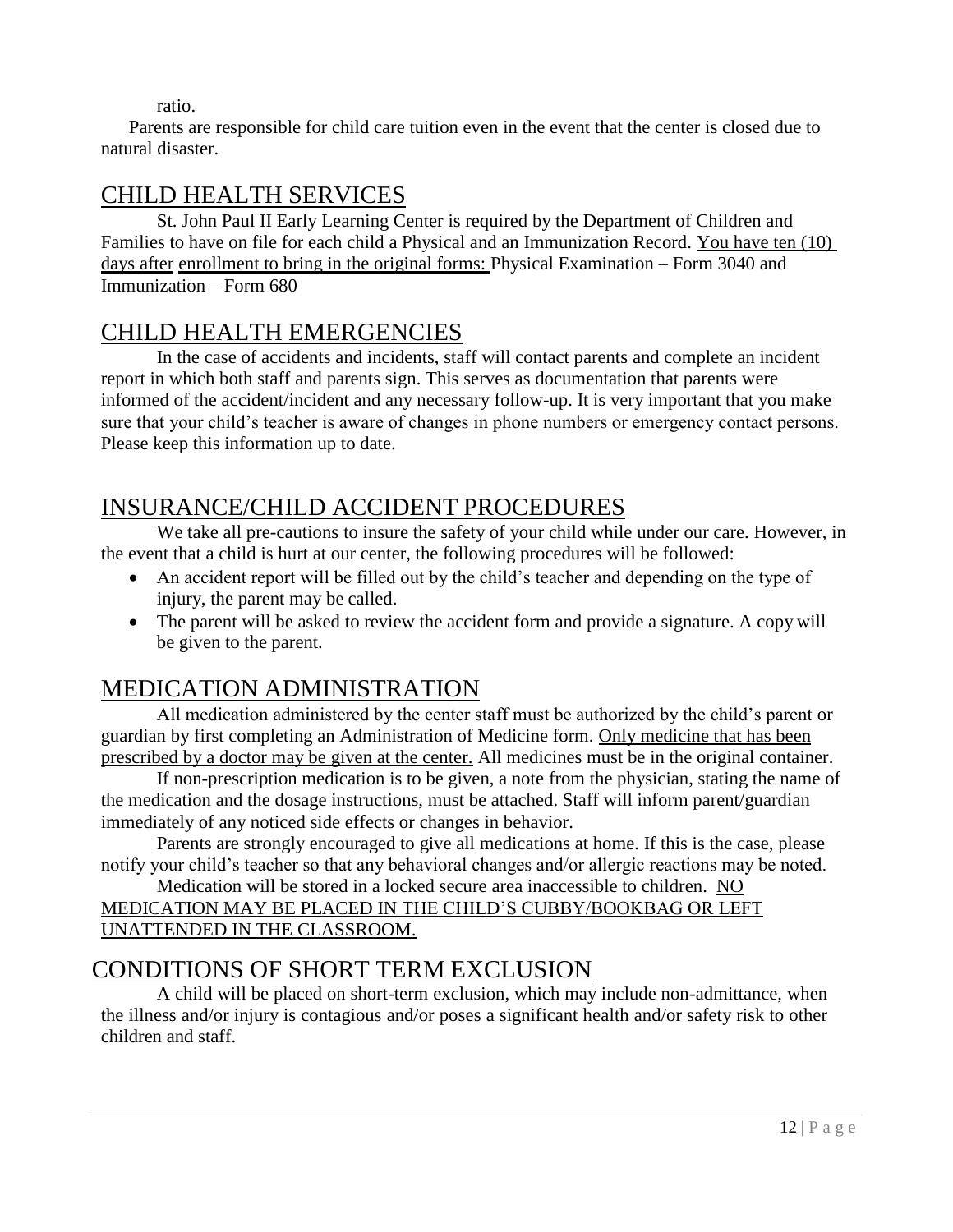## NOTIFICATION OF ILLNESS

Parents/Guardians are encouraged to inform staff if their child becomes ill from a communicable disease and of any other health/safety concerns.

If a child appears to have a communicable disease, teaching staff should isolate the child away from the other children and immediately contact the child's parent/guardian.

Children will not be allowed to return to the center until all symptoms have ceased. Depending upon the condition, children may not be allowed to return to the center without a physicians' authorization.

Parents/Guardians will be asked to immediately pick up their children if the following signs, symptoms, or conditions are present:

- Fever AND sore throat, rash, vomiting, diarrhea, earache, irritability, or confusion. Fever is defined as having a temperature of  $100^0$  F or higher taken under the arm or  $101^0$  F taken orally.
- Diarrhea runny, watery, or bloody stools.
- Vomiting two or more times, vomiting that contains blood, or vomiting followed by severe cramping.
- Severe coughing child gets red or blue in the face or to make a high pitched whooping sound after coughing.
- Eye discharge thick mucus or pus draining from the eye, or pink eye
- Difficult or rapid breathing
- Ear Discharge
- Untreated infected skin patch(es)
- Unusually dark urine and/or gray or white stool and yellowish skin or eyes.
- Head Lice (including nits)
- Conditions that commonly require parameters from a physician detailing when a child may return include, but are not limited to, chickenpox, strep throat, scabies, impetigo, meningitis, and Hepatitis A.
- Child is irritable, continuously crying, or requires more attention than staff can provide without jeopardizing the health and safety of the other children.
- Any other unusual signs, symptoms, or conditions.

### <span id="page-12-0"></span>DRESS CODE

We request that children arrive at school in comfortable, easy to launder clothing. While we make every effort to protect their clothing, children can experience accidental spills during planned activities. Please label all clothing items with the child's first and last name.

For the safety of the children, we do not allow open-toe shoes, flip flops, or sandals either in *the classroom or during outdoor activities.*

In case of accidents, we request every child keep a change of clothes at the center. Label each item with the child's first and last name and place the items in a sealed bag in the cubby.

## <span id="page-12-1"></span>MEALS

A morning snack, lunch and afternoon snack are provided for all children. In order to ensure the health and safety of all children, food items, purchased or from home, may not be brought into the classroom to be eaten, with the exception of special classroom events. This will help us prevent children with allergies from being exposed to foods which could be harmful.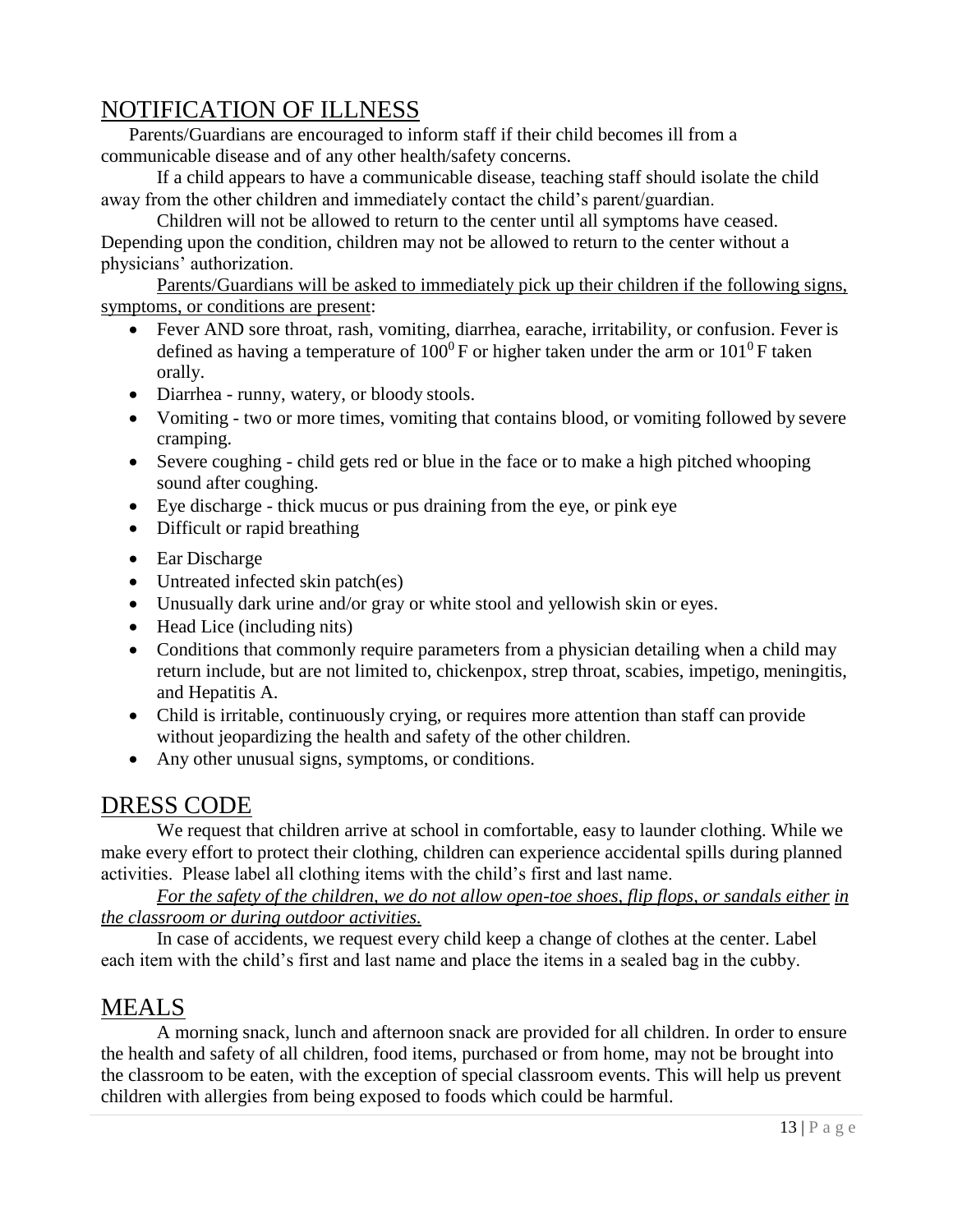## <span id="page-13-0"></span>DIETARY RESTRICTIONS AND ALLERGIES

Please discuss any special dietary needs for your child with the director. Modest accommodations will be made for children with food allergies or who require specific menu items for cultural reasons. Children with severe allergies, staff should contact director for further guidance.

## <span id="page-13-1"></span>DISCIPLINE RATIONALE

Discipline is the effective management of children's behavior with the goal of selfdisciplined children. The management technique to be used in any particular situation will be based upon consideration of the particular situation and the individual child. All staff, volunteers, and parents will use the positive guidance methods listed below:

## <span id="page-13-2"></span>DISCIPLINE PROCEDURES

- 1. Plan ahead to prevent behavior problems. Anticipate problems that may occur and provide intervention or directions in advance. (Ex: Limit number of children in centers. Have activities prepared so children do not have to wait.)
- 2. Establish clear and simple rules that are age-appropriate. Consistent reminders help reinforce limits. Rules should be stated in a positive way. (Ex: If a child is running, say, "Please use your walking feet. Running feet are for outside", instead of "Don't run!")
- 3. Be a model for the desired behavior. Treat all children with respect and politeness. (Ex: The teacher has a leaky paint container in her hand. She needs to get to the sink. She asks the children who are in line at the sink if she could please use the sink out of turn, rather than simply cutting in front of the children. They agree, and she remembers to thank them.)
- 4. Help children to learn problem-solving skills. Give them the language they need to communicate feelings and needs to others appropriately. Work with them to come up with solutions to conflicts.
- 5. Give hugs and caring. The key to discipline is establishing a nurturing relationship with each child. Children need to know they are accepted and loved no matter how they behave.
- 6. Reinforce positive behavior. Remember to focus on the specific behavior you wish to see repeated. (Ex: "Jessie, you have worked so hard to put all the blocks neatly on the shelf. Fantastic job!")
- 7. Overlook small annoyances. Sometimes when a behavior is overlooked, not reinforced by attention, it disappears. Unless the behavior is aggressive and someone is in danger of getting hurt, the teacher/caregiver might be wise to let the children work out the problem on their own.
- 8. Offer positive alternatives to a negative behavior. If a child's behavior is unacceptable, suggest alternative choices. (Ex: If a child is throwing blocks, the teacher intervenes by telling the child that blocks are for building. If the child wishes to throw something, he/she can throw a bean bag, or a ball.)
- 9. Re-direct or divert the child. Substitute an appropriate activity for the unacceptable one. Some behaviors that are inappropriate are temporary, or situation specific. In these cases it is best to alter the environment by redirecting the child to another activity. (Ex: Two children who are good friends have begun to get irritated with each other. Intervene before things get out of hand by engaging them in a new activity.)
- 10. Help children see behavioral consequences. Since young children are self-centered, it is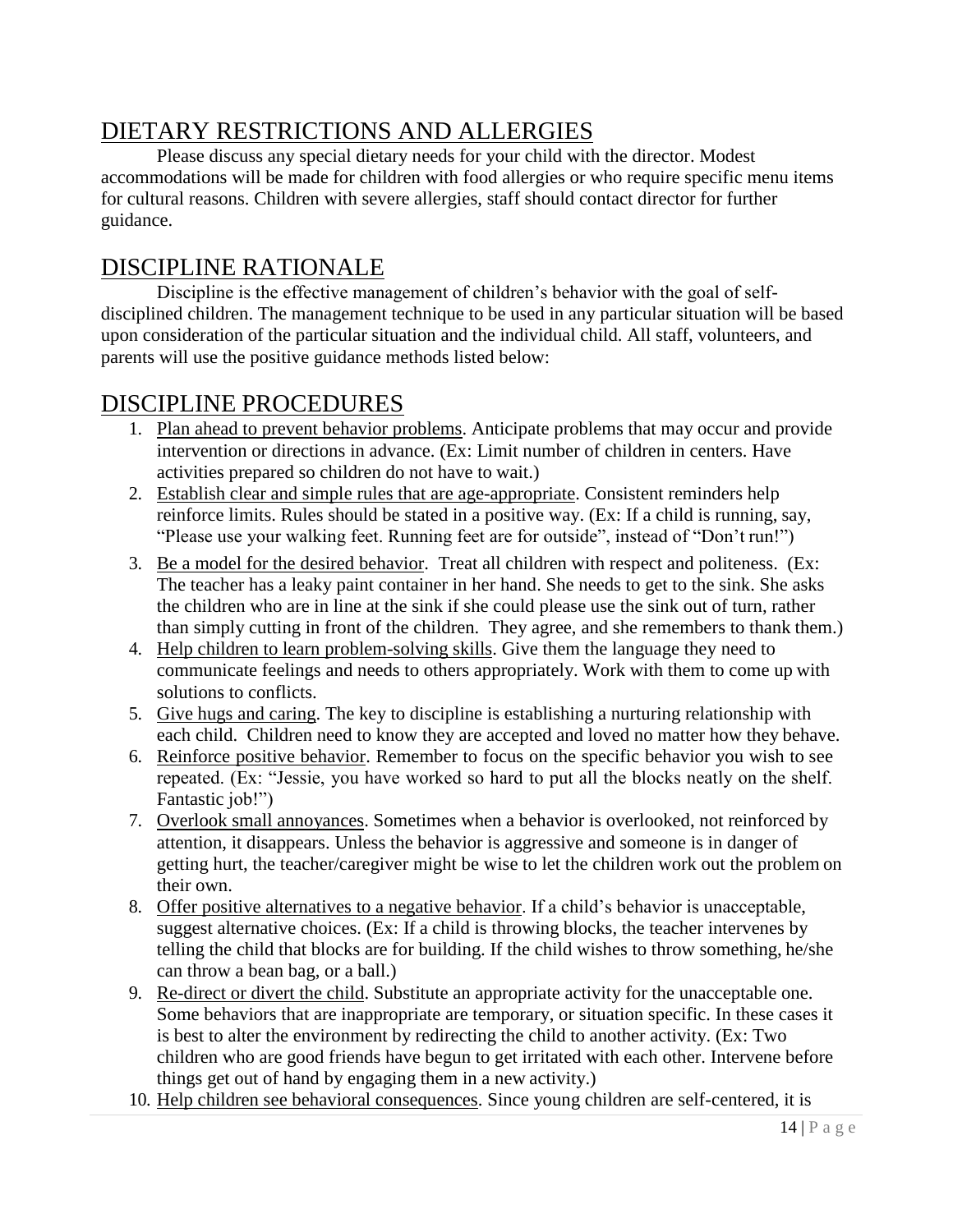hard for them to see beyond their own needs. Help them to move from thinking only of themselves, to thinking of others by analyzing the consequences of their actions. Discuss their behavior in a non-judgmental way and encourage them to think about its impact on people, objects and events.

- 11. Provide renewal time. When a child is too upset to talk or listen, it may be necessary to remove the child from the situation for a period of no more than 2 minutes. The teachers stay with the child to discuss what happened and to help the child regain composure.
- 12. Implement Behavior Intervention Policy when necessary.

## <span id="page-14-0"></span>DISCIPLINE GUIDELINES

- 1. Time out. There will NOT be any identified space, or chair, reserved for "time out". Children are not to be isolated indefinitely due to behavior problems. Time out may be used only if stipulated in an individual child's behavior plan by a licensed mental health consultant.
- 2. Physical punishment. The use of physical force with children is prohibited. This includes pulling by the arm, grabbing children by the arm/shoulders/neck, hitting, pushing, shoving, etc.
- 3. Threatening. Children will not be threatened with physical punishment, or with a phone call to parents.
- 4. Ridiculing or Degrading. There will be no name-calling, belittling, or comparison to other children.
- 5. Withholding of meals, snacks, or water. Children will not be denied food, water or any other basic need as a means of discipline.
- 6. Denying a rest. Children will not be denied rest as a means of discipline.

In the event that a child is exhibiting extreme challenging behavior, follow the Behavior Intervention Procedures:

- Provide renewal time.
- When a child is too upset to talk or listen, it may be necessary to remove the child from the situation for no more than 2 minutes. The teacher is to stay with the child in the classroom to discuss what happened and the help the child regain composure.
- If necessary, the child may be removed from the classroom if two staff is available to remain with the child at all times.
- If the child is unable to regain control within 30 minutes, the parents or authorized persons may be contacted to pick up the child.

### <span id="page-14-1"></span>STANDARDS OF CONDUCT

St. John Paul II Early Learning Center has guidelines of acceptable conduct that all parents, volunteers and visitors must abide by while on premises. It is expected that all parties will follow these guidelines and sign this form. We strive to provide a safe learning environment for you and the children. Volunteering in the classroom is strongly encouraged however; the "Standards of Conduct" must be adhered to at all times.

- Respect and promote the unique identity of each child and family. Refrain from stereotyping on basis of gender, race, ethnicity, culture, religion or disability.
- Follow program confidentiality policies concerning information about children, families, and other staff members.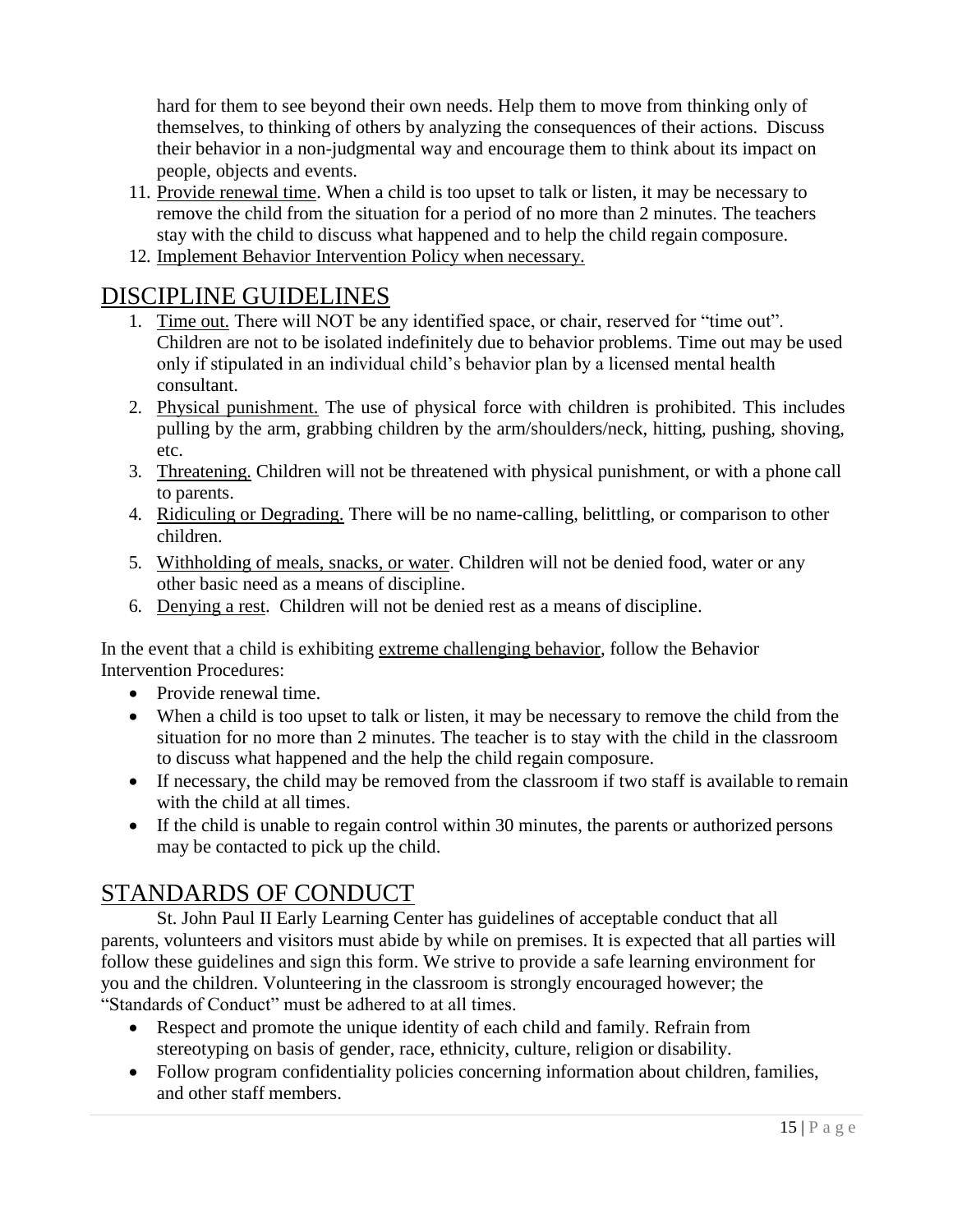- Supervise children at all times. Children will not be left alone or unsupervised while in the center or under the centers care.
- Use positive methods of child guidance. Any use of corporal punishment, emotional or physical abuse or humiliation is prohibited. Methods of discipline that involve isolation, the use of food as a punishment or reward, time out or the denial of basic needs are prohibited.
- Refrain from the use of any threatening physical contact or verbal abuse towards individuals connected with the program, other parents or volunteers.
- Refrain from smoking on the premises and during all center or parent activities. St. John Paul II Early Learning Center adheres to a "Smoke Free Environment."
- Refrain from illegal activities while on the premises or in attendance at center activities. St. John Paul II Early Learning Center prohibits theft, firearms, alcohol, explosives and illegal substances on the premises and during all center or parent activities.
- Refrain from harassment. Any cause of disharmony of any kind will not be tolerated.

## <span id="page-15-0"></span>VISITOR POLICY

All volunteers and visitors shall check-in at designated area for check in and obtain permission for the visitation and a visitor's pass. Visitation by a non-enrolled child unaccompanied by his/her parent(s) or legal guardian is prohibited unless prior approval has been granted by the Center Director.

Only persons with legal authority to do so shall be allowed to question a child on the property without the consent of the child's parents or legal guardian.

Because staff, children, and parents should at all times feel that the school and work environment is safe and not hostile, all visitors to the property shall comply with all policies while on property and shall conduct themselves in a manner that is not disruptive, threatening or abusive.

- Any parent, volunteer or visitor who is disruptive, threatening or abusive will be asked to relocate to a location in the facility where children are not present and where the matter can be discussed and resolved in a professional manner.
- If the person refuses to relocate or continues to act in an inappropriate manner, the person will be asked to leave the premises. If the person refuses to leave, staff will notify appropriate law enforcement personnel. Should the person subsequently return to the property and again act in a manner that is disruptive, threatening or abusive or if the initial incident is so extreme that the teachers are concerned about the person returning to the facility, the person shall be informed in writing that he/she may be prohibited from returning to property.
- Any person who believes that he/she has wrongfully been asked to not return to the property, must first leave the property as requested, but may subsequently appeal the decision in writing to the Center Director.
- A final decision will be made and the person will be notified in writing that he/she may not return to the property except under expressed conditions.
- Notwithstanding the above, center personnel shall always have the authority to notify appropriate law enforcement personnel should any person or property violate criminal statutes.

This policy shall be posted in a place clearly visible to all.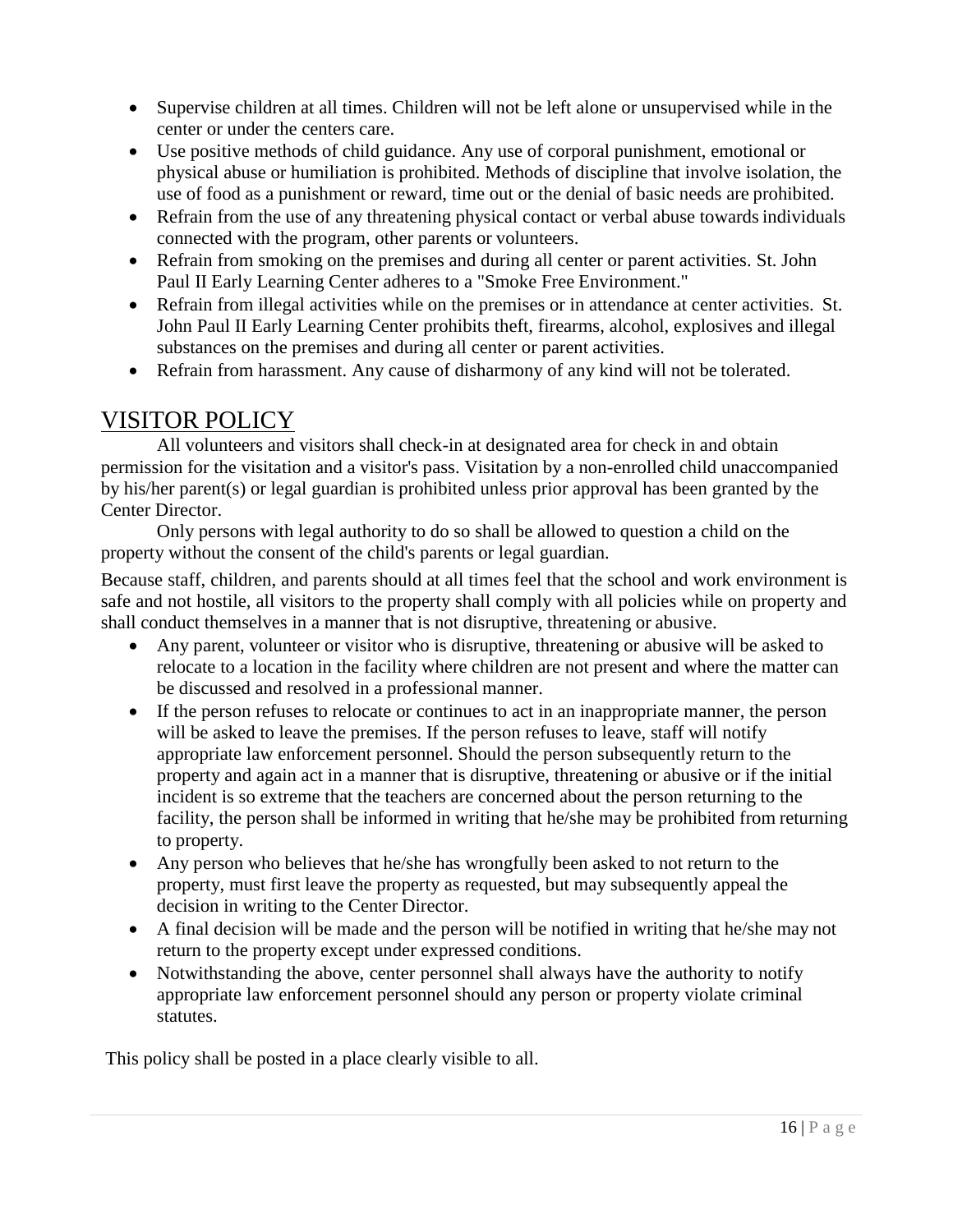## <span id="page-16-1"></span><span id="page-16-0"></span>Section 6 – Classroom Activities **CURRICULUM**

Preschool teachers will use the Nemours Learn Every Day for Preschool and Bright Start curriculum to plan specific activities that promote school readiness. The curriculum will be based on helping children to attain positive school readiness outcomes.

Infant/Toddler teachers will use Nemours Learn Every Day for Infant/Toddlers, Foundations for Success and a variety of Infant-Toddler curriculum resource books to plan appropriate activities for children.

Other approved curriculum resource books will be used to supplement the curriculum.

#### <span id="page-16-2"></span>FIELD TRIPS

Beginning at age three, field trips are used to enhance the children's learning opportunity. They are a great way to extend the curriculum and provide children with hands-on experiences. Teachers have specific goals and objectives when planning a field trip. Parents will be provided at least two weeks notice for each upcoming field trip. Each child must have a signed field trip permission slip in order to attend each trip.

#### <span id="page-16-3"></span>TOYS FROM HOME

To prevent special toys from being lost or broken, we ask that toys not be sent to school with your child. On certain days throughout the year, we allow children to bring personal items and/or toys to share during a special part of the day's activities. Your child's teacher will inform you about these "Show-N-Tell" days.

#### <span id="page-16-4"></span>SCREENING AND ASSESSMENT

Screening is a process to determine whether or not a child has any developmental concerns that may require further evaluation and follow-up. Screenings conducted at the center may include vision, hearing, speech/language, nutrition, dental, and overall development. The Ages and Stages Questionnaire will be used at least once per year. Parental consent forms for screening are included in the registration packet.

Parents will be informed in writing of results of screenings. At home activities may be recommended based on the results of the screenings. If further evaluation or services are needed, parents will be referred to the appropriate agencies or to their personal pediatricians. Additional screenings and parent conferences will be utilized as a means of follow-up on screenings that result in referrals to outside agencies.

Children at every age level will be assessed using an on-going child observations and portfolio assessment for the purpose of identifying developmentally appropriate learning outcomes met throughout the year and creating individualized learning goals based on the results of the observations and assessments.

Each child must have a portfolio which includes a sampling of the child's progress. Depending on the age of the child, these samples may include Ages and Stages Questionnaires, literacy and numeracy assessments, artwork, dictation, writing samples, pictures, anecdotal notes, photos, etc. Portfolios for infants and toddlers may also include copies of daily notes, growth charts, and other developmental checklists. Portfolios are to be shared with parents during scheduled parent conferences.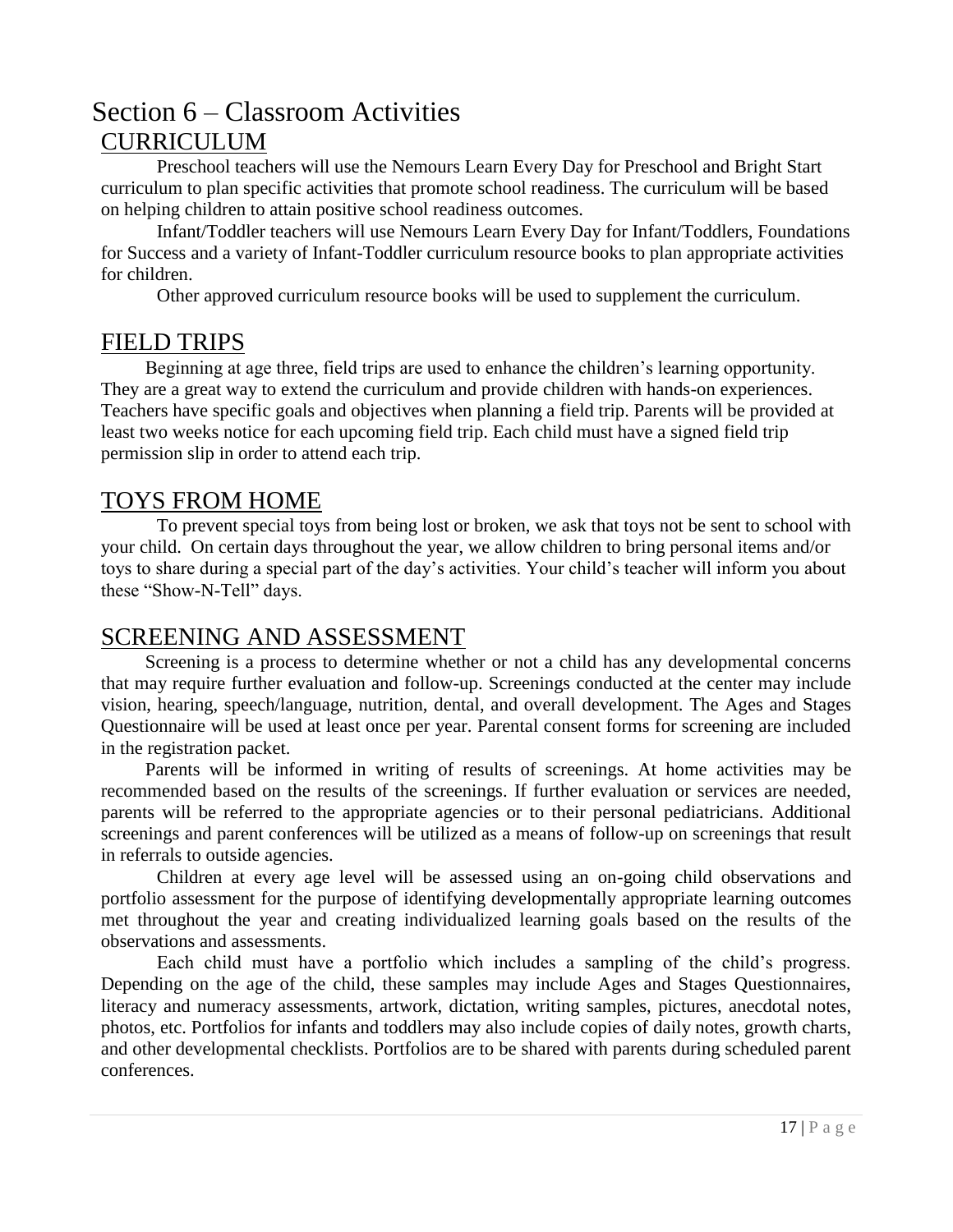Teaching staff will use a variety of strategies to promote and support children's learning and developmental progress based on the observations, individualization, and ongoing assessment of each child. Information will be gathered from teachers and parents.

#### Screening Procedure

- Parental consent forms for screening are included in the registration packet. Teachers will obtain a copy of the consent form prior to administering screenings. This copy will be kept in the child's portfolio.
- The Ages and Stages Questionnaire (ASQ) will be used at least once per year for all age groups. Teachers will complete and score the ASQ. Parental input may also be used to complete the ASQ. The scored ASQ will be kept in the child's portfolio.
- Parents will be informed in writing of results of screenings either through a letter sent home by the center director or through written documentation of a parent-teacher conference where results were shared.
- At home activities will be recommended based on the results of the screenings.
- If further evaluation or services are needed, parents will be referred to the appropriate agencies or to their personal pediatricians.
- Additional screenings and parent conferences will be utilized as a means of follow-up on screenings that result in referrals to outside agencies.

#### Accountability Procedure

- In order to prevent the misidentification of children:
	- o Children's first and last name and date of birth will be on each ASQ screening.
	- o Documents within the portfolio will also include children's first and last name and date of assessment.
- In order to provide proper follow up for children with concerns:
	- o Summary sheets of all children screened will be given to the director.
	- o Children in need of follow up will be highlighted on the summary sheets.
	- o The director will review the screening tool for each child identified as in need of follow up.
	- o The director will re-score the instrument to ensure accuracy of scoring.
	- o The director will review the results with the parent and may rescore instrument based on parental input.

#### Assessment Procedure

- Within 45 days of the start of the school year, teaching staff will do an initial assessment for each child using an approved developmental checklist or assessment instrument.
- Based on parent information, screenings, and initial observations, goals will be made for each child based on their individual needs.
- Teaching staff will conduct teacher-directed small group learning centers daily that will focus on these individualized goals. Progress of goals will be documented.
- The ongoing assessment of each child will be recorded and updated at least twice per academic year. Each time an update is made new goals and plans will be made, based on the children's individual needs. Plans for individualization will be kept with the current lesson plans.
- Portfolios will be maintained for each child. Teachers will gather evidence of children's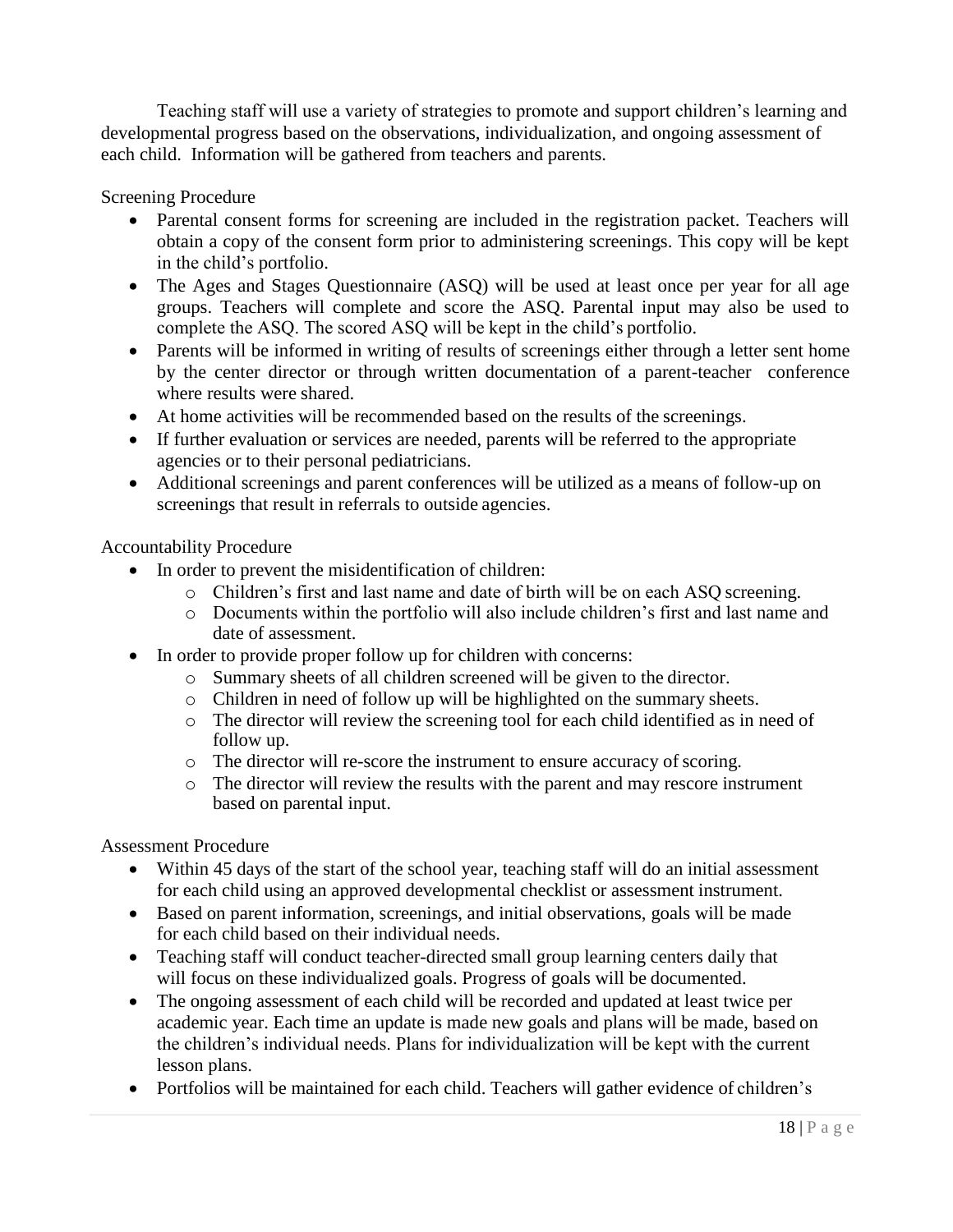progress in these individual files. Things to be included in the portfolios may include literacy and numeracy assessments, artwork, anecdotal notes, writing samples, daily notes, photos, growth charts, etc. These items should be dated and include a statement concerning what objective the child achieved.

- Assessment results will be shared with parents during Parent-Teacher Conferences at least twice during the school year. Optional letters with results may also be shared.
- At the time of a child's transition to the next class, the teacher will pass the portfolio up to the next teacher.
- At the time of a child's transition to kindergarten, the teacher will send the portfolio home.

#### <span id="page-18-0"></span>TRANSITIONING CHILDREN FROM CLASS TO CLASS

If it becomes necessary during the year to move a child up to the next class, St. John Paul II Early Learning Center will strive to make as smooth a transition as possible for the child, the parents, and the teachers. Parents will be informed both verbally and in writing. The child will transition slowly over the course of a few days.

### <span id="page-18-1"></span>TRANSITIONING FROM PREK TO KINDERGARTEN

In May or June of each year, St. John Paul II Early Learning Center will provide activities to aid in the smooth transition of preschool children to kindergarten. These activities may include one or more of the following: the distribution of kindergarten registration and transition packets, a graduation ceremony, a visit to a nearby Catholic elementary school, and a mini-workshop for parents.